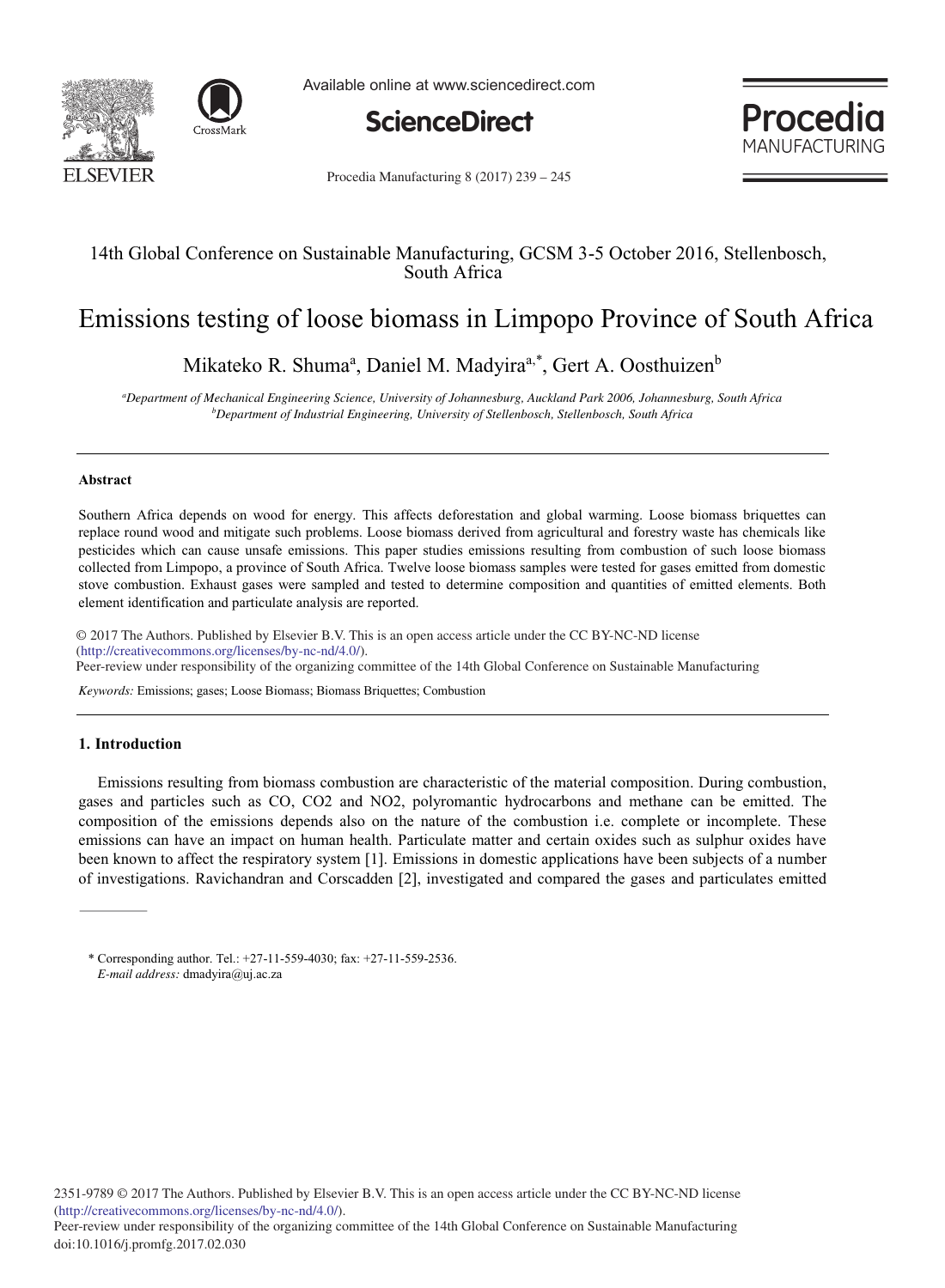by a domestic wood stove. The aim was to reduce emissions of gases and particulate matter during the combustion of briquettes. Although certain leaching techniques were applied to the fuel, no significant improvement in emissions was obtained. Similar work conducted in Poland using a small retort boiler burning biomass pellets produced from wood, wheat straws and rape straws found that all pellet types emit less CO, but wood pellets produced a high concentration of toxic Formaldehyde and Benzene [3]. Wheat and rape straws also exhibited small VOC concentration in flue gases. Similar work by Boman [4] on round wood and pellets also reported that wood emits high amounts hydrocarbons (VOC and PAH) and particulate matter. Furthermore, pellets were found to have more controllable and optimized combustion with less emissions. Some of the emitted elements can be attributed to chemicals used during production of the biomass. Agricultural loose biomass contains significant amounts of nitrogen mostly due to fertilization. Qian et al [5] investigated the NO emissions of high nitrogen content biomass using ID 0.45m pilot scale vortex fluidized bed combustor (VFBC). Stock material included rice husks, corn and soya beans. The levels of NOX in the emissions could be adjusted by changing combustion parameters of the VFBC.

In India, investigations were conducted to estimate the gaseous and particulate matter produced by garden biomass as fuel combusted inside a SIFT chamber [6]. Stock materials included grass, leaves, twigs and mixed proportions of all products. Results indicated grass to have low emissions, less toxicity and 10% PM of fine particles with 70% respirable particle fraction, leaves had high non-respirable particulate matter. Leaves and twigs had lower emissions of CO, NO, CO2 compared to grass. In Brazil, an investigation on chemical characterization, combustion, gas and particulate emissions between soft wood and hard wood using Data Ram 4 and Cascade Impactor for PM measurement showed that Araucaria (soft wood) has high lignin content which resulted in high CO emissions during flaming [7]. This led to higher concentration of CO2 and NOx compared to hard woods. Similar results were reported by Sultana and Kurma [8] who investigated high lignin biomass pellets developed from agricultural residue. The high emission of nitrogen was attributed to high content of nitrogen from fertilizers. They also reported that pellets showed positive results in terms of potential to offset substantial amount of GHG emissions.

The main challenge with biomass emissions (especially emissions from loose biomass) is the lack of knowledge on potential health implications. Loose biomass has not been effectively used as a source of energy especially in Sub-Saharan Africa which mainly depends on round wood for energy. If rural communities are to harness loose biomass as a sustainable source of energy, more investigations are required to understand the nature and quantities of emissions produced from their combustion. Research estimates at least 13 million deaths per year as a result of three major risk factors which include indoor pollution [9]. Smit et al [10], investigated methods to reduce air pollution from biomass combustion which has been reported to contribute significantly to childhood pneumonia infections in Guatemala. The aim was to assess the impact of using in-door and open fire wood for cooking. The tests consisted of pregnant women and young infants where open fire had a high number of people and in-door with less number of people. The results indicated high infection of pneumonia for infants. It was also reported that the chimney reduced the risk in open fires by a factor of 50% as shown by a significant drop in child mortality.

#### **2. Experimental Program**

## *2.1. Aim of the Investigation*

The aim of this investigation was to determine the emissions from combusting loose biomass freely available in a location in the Limpopo region of Northern South Africa.

#### *2.2. Materials*

Twelve different types of loose biomass were collected from freely available forest and agricultural residues. These included maize stalks, maize leaves, grass (yellow thatching grass), ground nut stems, ground nut leaves, ground nut shells, wall nut shells, coconut shells, cow dung, sugar cane leaves, blue gum saw dust and Mopani leaves and bark. These materials were collected from Maphophe Village (Vhembe District) and Vuwani Village (Levubu District) located in the Northern Limpopo Province of South Africa.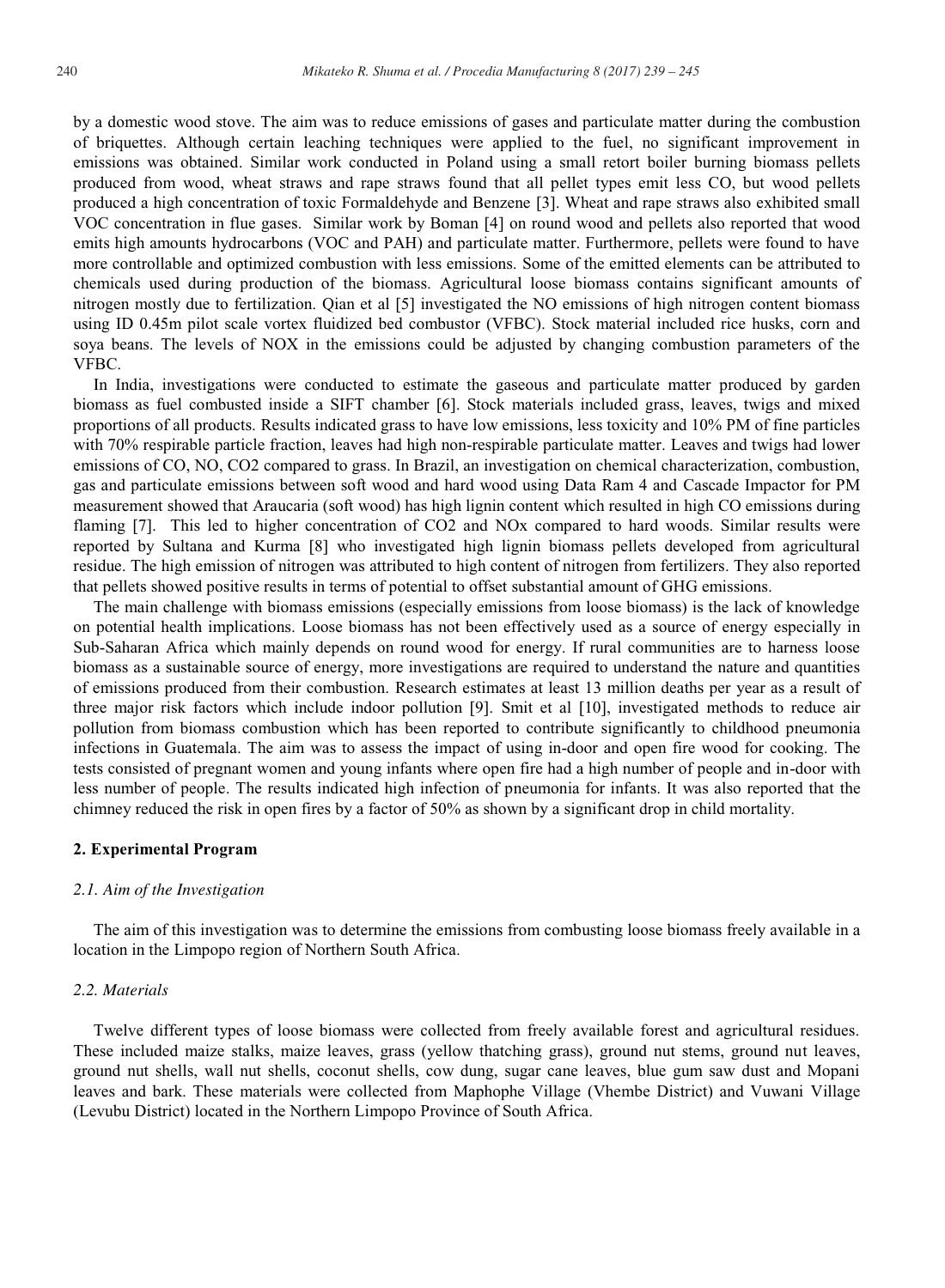## *2.3. Sample Preparation*

 Loose biomass samples were grouped per their type, placed in the aluminum foil trays for mass analysis and moisture content analysis using a laboratory oven set at  $100<sup>o</sup>C$ . The samples were exposed to this temperature for an hour until the moisture content stabilized. After the moisture content analysis, loose biomass samples were combusted in an Imbawula Entsha stove. 200g samples were used per combustion session.

## *2.4. Description of Equipment*

Imbawula Entsha combustion stove with internal ceramic lining and a built-in air flow nozzle was used for combustion tests (Figure 2(a)). It has a removable cap which allows for airflow control. During combustion testing, the stove was placed on a CBW-15 Adam scale to monitor the burn rate. The scale has a capacity of 15 kg. A fume hood was placed above the stove to collect exhaust gases and particles. It was equipped with emissions sampling pipes (Figure 2(b)) with dilutor and in-line air filters. K-type thermocouples were used to monitor exhaust gas temperatures. They have temperature measurement ranges of 0 to +1100 °C for continuous measurements and -180 to +1350°C for short term measurements. Gases collected from the hood were fed to a TSI Dust Trak 8530 for emissions particle size analysis. It has capacity to measure PM10, PM 2.5 and PM 1.0 particle sizes. Two gas analyzers (Testo 35-s) were used for measuring diluted and undiluted particle emissions linked to a computer for data logging (Figure 2(c)).



Figure 1. (a) Imbawula Entsha under hood (b) Emissions extraction (c) Gas analyzers

## *2.5. Testing Procedure*

During the combustion of 200 grams of each of the 12 samples, various chemicals emitted were detected with their respective amount of particulate matters. In particular oxygen, carbon monoxide, nitrogen oxide, sulphur dioxide, hydrogen sulphide, hydrogen, nitrogen oxide and carbon dioxide were detected and quantified for each sample.

## **3. Results**

Gases and particulate matter were measured during combustion for the different loose biomass collected in Limpopo. The measured emitted gases are indicated in Table 1. Tested results of gases emitted during combustion varies according to the ratio of chemicals available in that particular loose biomass sample. Seven types of gases emitted were identified and measured in parts per million. The quantities of oxygen reported may also be dependent on the amount of air used during combustion while quantities of carbon monoxide may reflect incomplete combustion. Nitrogen oxides, sulphur oxides and hydrogen sulphides depend mainly on the composition of the material being combusted. Nitrogen oxides may also result from high spot temperatures attained during combustion. These quantities for various samples are plotted in Figure 2.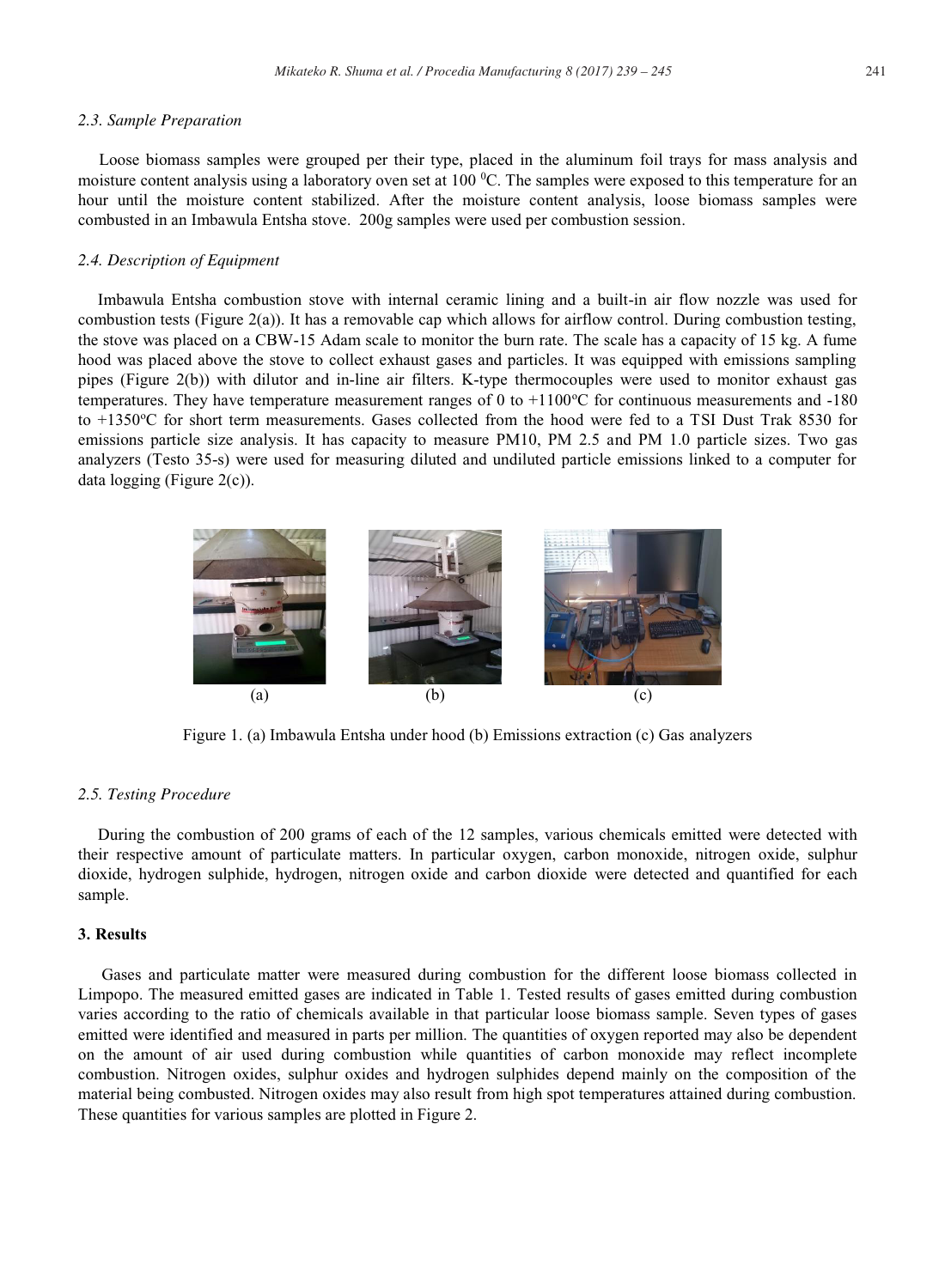| <b>SAMPLE</b>          | <b>O<sub>2</sub></b> | $\bf{CO}$ | NO.      | SO <sub>2</sub> | H2S            | H2       | NOX      | CO <sub>2</sub> |
|------------------------|----------------------|-----------|----------|-----------------|----------------|----------|----------|-----------------|
|                        | $\%$ ppm             | $\%$ ppm  | $\%$ ppm | $\%$ ppm        | $\%$ ppm       | $\%$ ppm | $\%$ ppm | $\%$ ppm        |
| cow dung               | 0.79881              | 62.931    | 0.54007  | $\mathbf{0}$    | 0.001          | 17.277   | 0.56703  | 0.0261          |
| peanut stem & leaves   | 0.16695              | 17.2297   | 0.60551  | 0.0135          | $\overline{0}$ | 5.3254   | 0.6358   | 0.019           |
| Yellow thatching grass | 0.26403              | 9.9687    | 0.38241  | $\mathbf{0}$    | $\overline{0}$ | 1.8989   | 0.40158  | 0.0282          |
| maize stalk            | 0.18183              | 17.9169   | 0.34254  | 0.002           | $\theta$       | 4.466    | 0.3702   | 0.0253          |
| mealie cobs            | 0.20534              | 15.6231   | 0.30943  | $\Omega$        | 0.0002         | 3.6888   | 0.32498  | 0.0279          |
| mealie leaves          | 0.21148              | 21.0663   | 0.41122  | 0.0006          | $\theta$       | 5.1903   | 0.43176  | 0.0239          |
| coconut shell & skin   | 0.25052              | 18.2151   | 0.14169  | 0.0005          | $\theta$       | 4.512    | 0.1488   | 0.0304          |
| Mopani leaves & barks  | 0.15963              | 8.725     | 0.47874  | 0.0049          | 0.00013        | 1.7171   | 0.50271  | 0.0308          |
| saw dust               | 0.52631              | 8.8469    | 0.32634  | 0.0021          | $\theta$       | 1.1793   | 0.34273  | 0.028           |
| sugar cane leaves      | 0.19642              | 19.1208   | 0.37923  | 0.0049          | $\theta$       | 3.7866   | 0.39816  | 0.0255          |

Table 1. Measured emissions during combustion tests per sample type











 $(c)$  (d)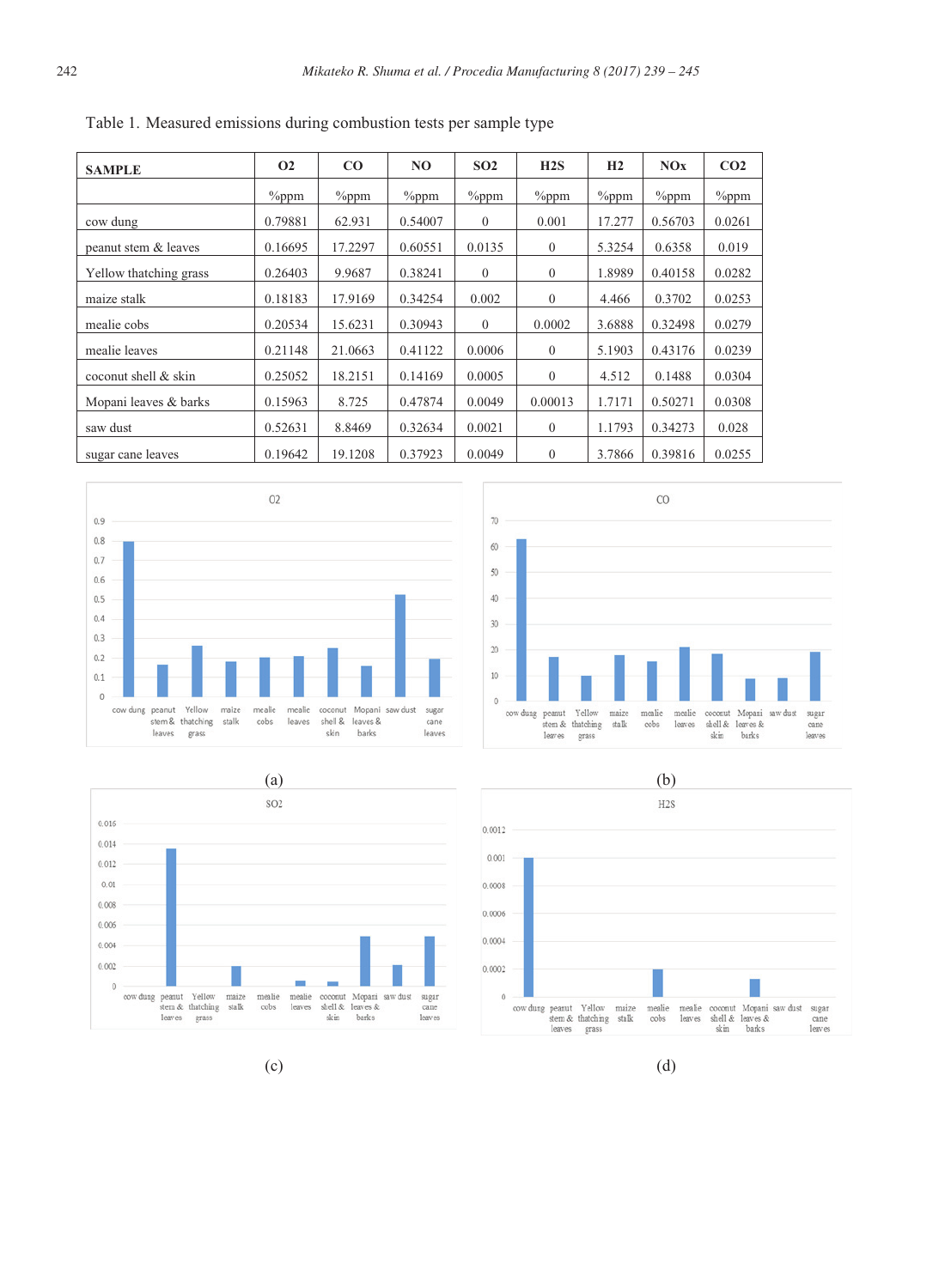Figure 2. Emission performance per gas type (a) Oxygen (b) Carbon monoxide (c) Sulphur dioxide (d) Hydrogen Sulphide (e) Hydrogen (f ) Nitrogen Oxide (g) Carbon Dioxide.

cane

leaves

barks

skin

## **4. Discussion of results**

stem & thatching

leaves grass stall cobs leaves shell  $\&$ leaves &

0.035  $0.03$  $0.021$  $0.02$  $0.015$  $0.01$  $0.005$  $\theta$ cow dung peanut Yellow maize mealie mealie coconut Mopani saw dust sugar

#### *4.1 Emission content*

During emission tests, cow dung registered the highest oxygen content followed by saw dust. Mopane leaves recorded the lowest oxygen content. This is certainly a composition issue since all samples were burnt using the sane stove under the same conditions. Cow dung also reported the highest carbon monoxide followed by maize and sugarcane leaves while mopane leaves also reported the lowest. Sulphur oxides and hydrogen sulphides were highest in cow dung followed by mopane leaves and sugarcane leaves. Significantly, some samples such as grass and groundnut shells did not record any traces of sulphur oxides or hydrogen sulphides. Such materials would be safe to use as they do not produce acids. Highest hydrogen was also recorded in cow dung and lowest in saw dust. Peanut shells recorded the highest NOX followed by cow dung while the lowest NOX was recorded in coconut shells. As expected, carbon dioxide was almost the same quantity in all samples.



 $CO<sub>2</sub>$ 

(g)



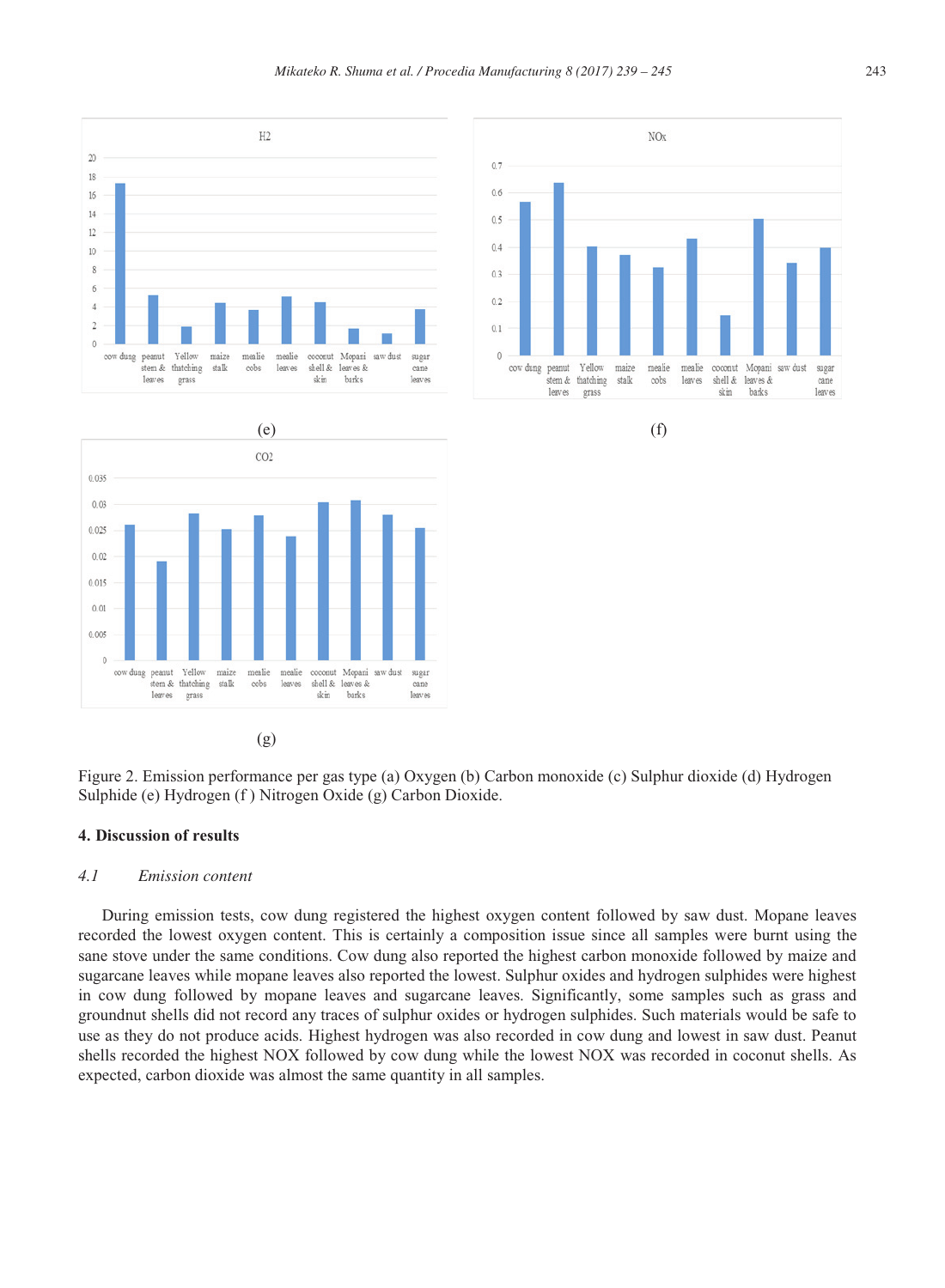One of the objectives of this paper is to select loose biomass materials that can be used safely as fuels for domestic heating and cooking. The selected loose biomass would be briquetted and tested for performance. In terms of the measured emissions, the best briquetting candidate materials must have low nitrogen oxides, low sulphur oxides and low hydrogen sulphides. Such materials would have the lowest impact on health and the environment. Peanut stems and leaves, yellow thatching grass and maize stalks and leaves meet this criteria. However, this is not the only criteria for the selection of briquetting materials. Shuma et al [11], investigated the energy content and combustion behaviour of loose biomass available in Limpopo province of South Africa and considered other criteria for briquetting candidate selection. The results indicate that ground nut shells and Eucalyptus saw dust has the highest energy content at 20.3 MJ/kg and 19.97 MJ/kg respectively, furthermore Mopani leaves as a natural available forest residue also recorded high energy content of 18.81 MJ/kg which qualifies these loose samples for briquetting candidates. Calorific values, density, moisture content, availability of the material and burning behavior are important factors to consider.

## **5. Conclusion**

Experimental investigation of gaseous emissions was conducted on twelve samples of loose biomass collected from the Limpopo Province of South Africa. These were the most widely available loose biomass in the region and are natural candidates for biomass briquetting. Emissions from the selected loose biomass were characterized and quantified. Based on the results obtained, the following conclusions can be made:

- 1. Emissions during the combustion of loose biomass from the Limpopo Province of South Africa were successfully quantified
- 2. Cow dung recorded the highest quantities of O2, CO, SO2, H2S and H2. This disqualifies cow dung as a good and safe briquetting candidate. However, cow dung has been known to be a good binder during briquetting. In cases where this is the case, other measures must be implemented to dilute the emission concentration to safe levels.
- 3. The safest briquetting candidates were found to be peanut stems and leaves, yellow thatching grass and maize stalks and leaves. These are recommended for briquetting.

Further work will be required to produce the biomass briquettes using the selected stock materials and test their emissions and combustion behavior before field implementation.

## **Acknowledgements**

The authors would like to acknowledge financial support from the DST through the Building Blocks project.

## **References**

- [1] K. Smith and D. Pennise , "Biomass Pollution Basics," Center for Entrepreneurship in International Health and Development (CEIHD), California-Berkeley, 1999.
- [2] P. Ravichandran and K. Corscadden, "Comparison of gaseous and particle emissions produced from leached and un-leached agricultural biomass briquettes.," Fuel Processing Technology, vol. 128, pp. 359–366, 2014.
- [3] A. Musialik-piotrowska, W. Kordylewski, J. Ciołek and K. Mościcki, "Characteristics of air pollutants emitted from biomass combustion in small retort boiler," environment protection engineering, vol. 36, no. 02, pp. 124-126, 2010.
- [4] C. Boman, "Particulate and gaseous emissions from residential Biomass Combustion," Solfjädern Offset AB, Sweden, 29 April 2005.
- [5] F. Qian, C. Chyang, K. Huang and J. Tso, "Combustion and NO emission of high nitrogen content biomass in a pilot-scale vortexing fluidized bed combustor," Bioresource Technology, vol. 102, p. 1892–1898, 2011.
- [6] G. K. Kannan, M. Gupta and J. C. Kapoor, "Estimation of gaseous products and particulate matter emission from garden biomass combustion in a simulation fire test chamber," Atmospheric Environment , vol. 38, p. 6701–6710, 2004.